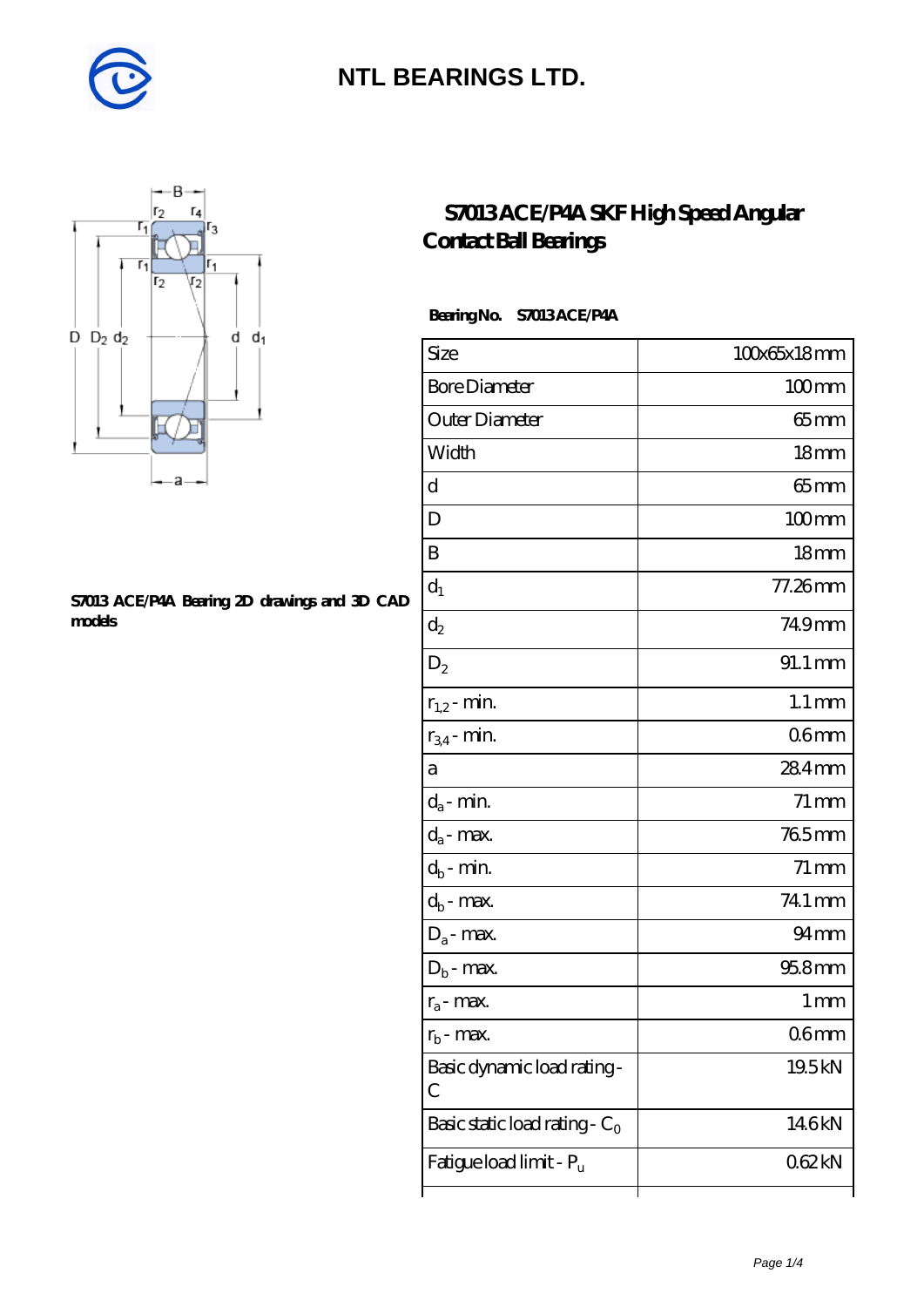

| Limiting speed for grease<br>lubrication | 17000r/min          |
|------------------------------------------|---------------------|
| Ball - $D_w$                             | 8.731 mm            |
| $Ball - z$                               | 25                  |
| Calculation factor - e                   | 068                 |
| Calculation factor - $Y_2$               | 087                 |
| Calculation factor - $Y_0$               | 038                 |
| Calculation factor - $X_2$               | 041                 |
| Calculation factor - $Y_1$               | 092                 |
| Calculation factor - $Y_2$               | 1.41                |
| Calculation factor - $Y_0$               | 0.76                |
| Calculation factor - $X_2$               | 067                 |
| Preload class $A - G_A$                  | 170N                |
| Preload class $B - G_B$                  | 520N                |
| Preload class $C$ - $G_C$                | 1040N               |
| Calculation factor - f                   | 1.09                |
| Calculation factor - $f_1$               | 099                 |
| Calculation factor - $f_{2A}$            | 1                   |
| Calculation factor - f <sub>2B</sub>     | 1.03                |
| Calculation factor - $f_{\chi}$          | 1.06                |
| Calculation factor - $f_{HC}$            | T                   |
| Preload class A                          | 132N/micron         |
| Preload class B                          | 198N/micron         |
| Preload class C                          | 259N/micron         |
| $d_1$                                    | $77.26$ mm          |
| $\mathrm{d}_2$                           | 74.9mm              |
| $D_2$                                    | 91.1 mm             |
| $r_{1,2}$ min.                           | $1.1 \,\mathrm{mm}$ |
| $r_{34}$ min.                            | 06mm                |
| $d_{a}$ min.                             | $71 \,\mathrm{mm}$  |
|                                          |                     |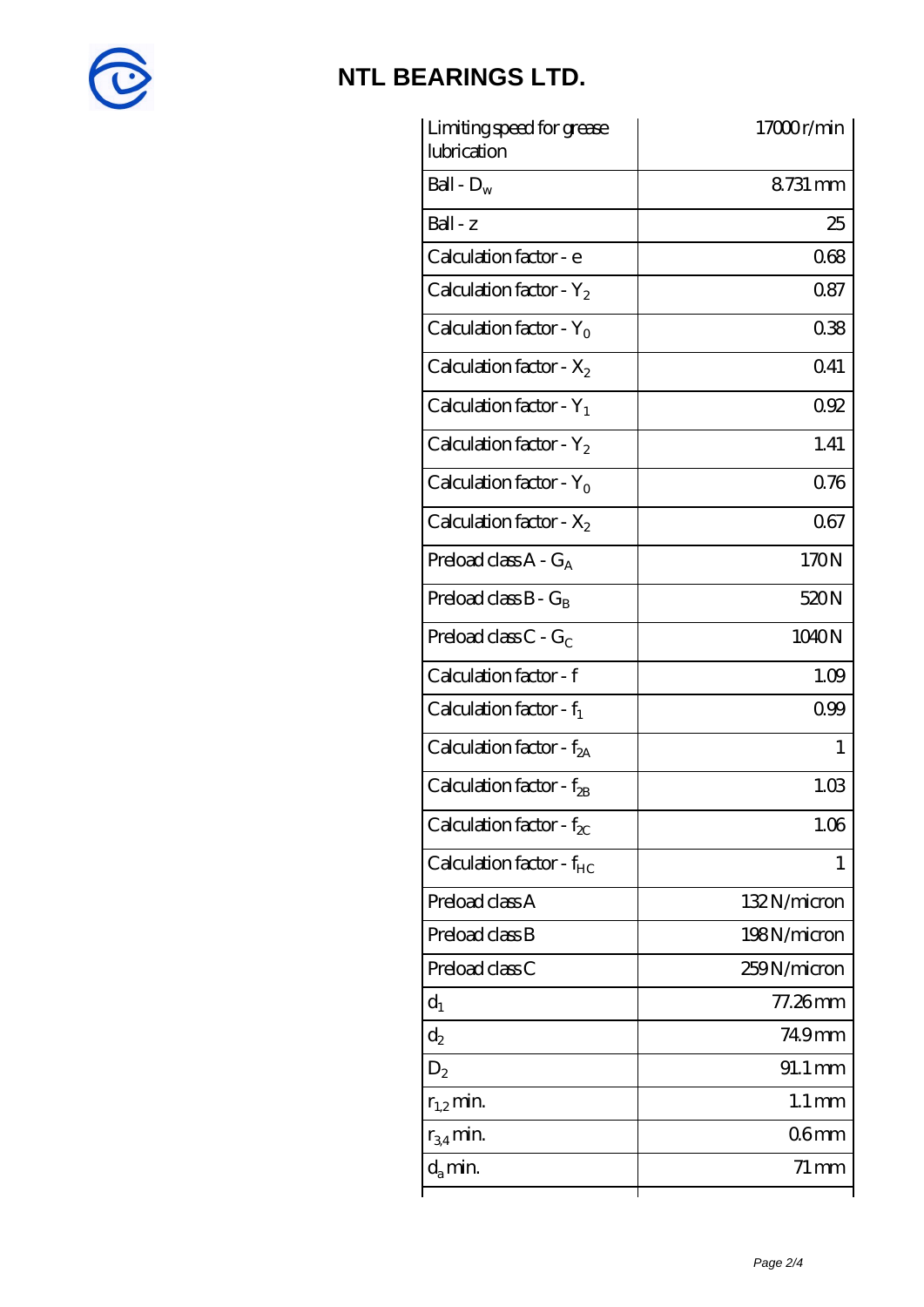

| $d_a$ max.                                               | 765mm              |
|----------------------------------------------------------|--------------------|
| $d_b$ min.                                               | $71 \,\mathrm{mm}$ |
| $d_h$ max.                                               | 74.1 mm            |
| $D_a$ max.                                               | 94 <sub>mm</sub>   |
| $Db$ max.                                                | $958$ mm           |
| $r_a$ max.                                               | $1 \,\mathrm{mm}$  |
| $rb$ max.                                                | 06mm               |
| Basic dynamic load rating C                              | 19.5kN             |
| Basic static load rating $C_0$                           | 146kN              |
| Fatigue load limit $P_u$                                 | 062kN              |
| Attainable speed for grease<br>lubrication               | 17000r/min         |
| Ball diameter $D_w$                                      | 8731 mm            |
| Number of balls z                                        | 25                 |
| Preload class $AG_A$                                     | 170N               |
| Static axial stiffness, preload<br>classA                | $132N/\mu$ m       |
| Preload class $BG_R$                                     | 520N               |
| Static axial stiffness, preload<br>classB                | 198N/μ m           |
| Preload class C $G_C$                                    | 1040N              |
| Static axial stiffness, preload<br>classC                | 259N/µ m           |
| Calculation factor f                                     | 1.09               |
| Calculation factor $f_1$                                 | 099                |
| Calculation factor $f_{2A}$                              | 1                  |
| Calculation factor $f_{\mathcal{R}}$                     | 1.03               |
| Calculation factor $f_{\chi}$                            | 1.06               |
| Calculation factor $f_{HC}$                              | 1                  |
| Calculation factor e                                     | 068                |
| Calculation factor (single,<br>$t$ andem) $Y_2$          | 0.87               |
| Calculation factor (single,<br>$t$ andem) Y <sub>o</sub> | 038                |
|                                                          |                    |